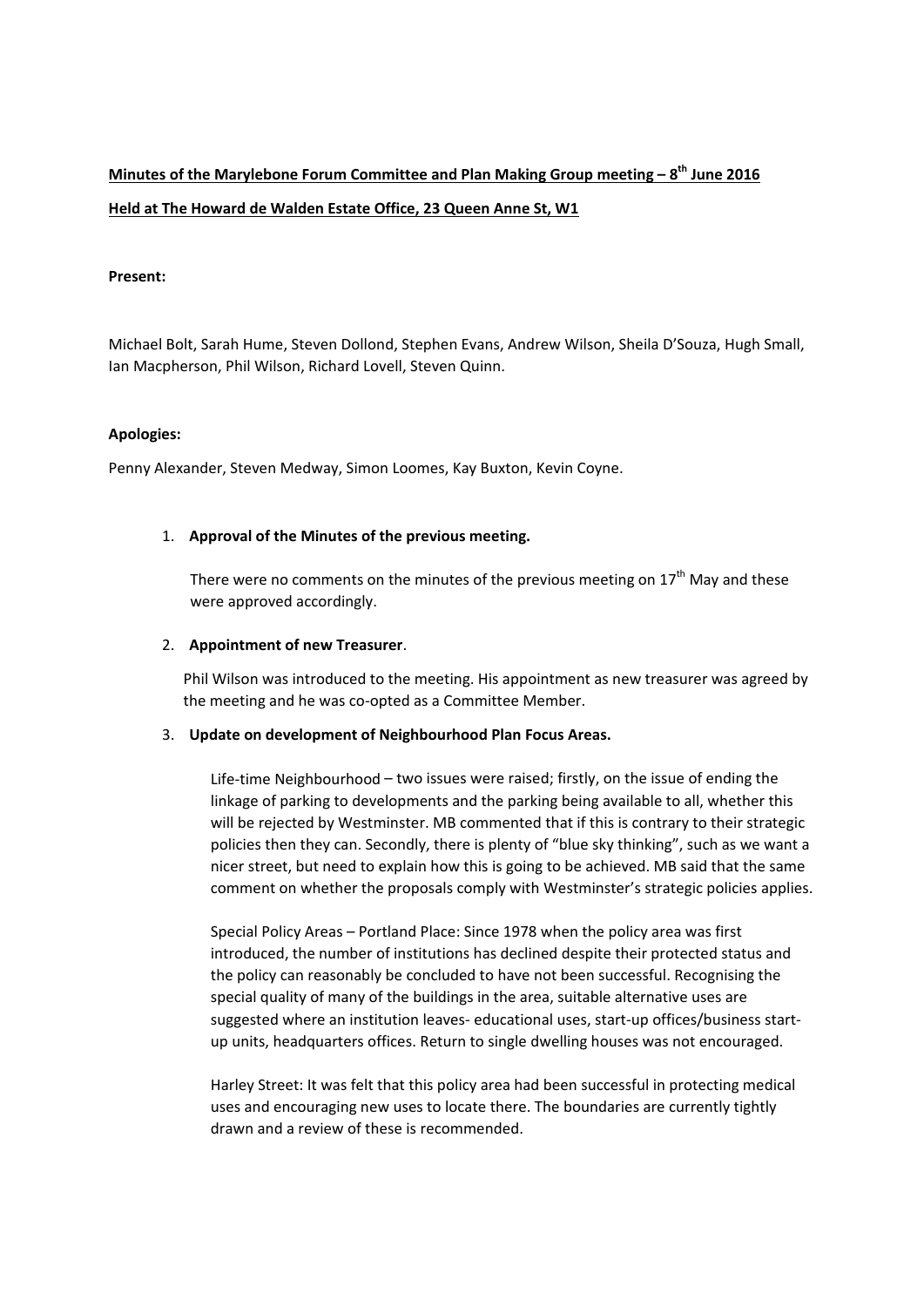Design/Conservation Areas – no further meetings.

SDS queried why double glazing should not be permitted to rear elevations and it was agreed that this should be allowed.

Discussion about the Conservation Area Audits – it was agreed that the roof extension maps and buildings making a negative contribution to the CA's needed updating. SQ reported that Kieron Hodgson of Iceni had offered his planning expertise to the group.

Parking and Traffic Management – The group are seeking evidence of areas of parking stress and of stress to certain user groups, eg, tradesmen. Economic information on the impact of providing car parking is also required.

There was a lengthy discussion about controls on parking – it was felt that such controls should not be introduced and air quality issues should be addressed by changes to the type of vehicle used.

Public Realm and Transport – The aims of the Group have been discussed and a list of public realm ideas is being put together as a wish list for CIL monies. The Report on the second consultation for the Baker Street Two Way is due shortly. Robert Davis has confirmed that air quality monitoring of this scheme will be undertaken.

Air Quality – Need for our own baseline study emphasized – looking into work already being done in this connection by the BIDs. Also see whether the University of Westminster can help.

The work of the Forum on air quality is to form an article for the St Marylebone Society Newsletter.

#### 4. **Sub‐Committee Reports**

Finance and Grants – MB to hand over to Phil Wilson. MB reported that a grant application had been submitted to Locality for £3,000. There is a discrepancy between what rCOH have invoiced and what work has been done which needs to be clarified. Expenditure is likely to be slower than anticipated. MB has spoken to AECOM for grant support.

Application to Lottery for £10,000 – response likely in c 4 months.

Publicity and Communications – Banners and brochures for the Fayre have been ordered. Manning schedule for the stand to be agreed.

Governance – the group have met and a second draft is being produced by SD.